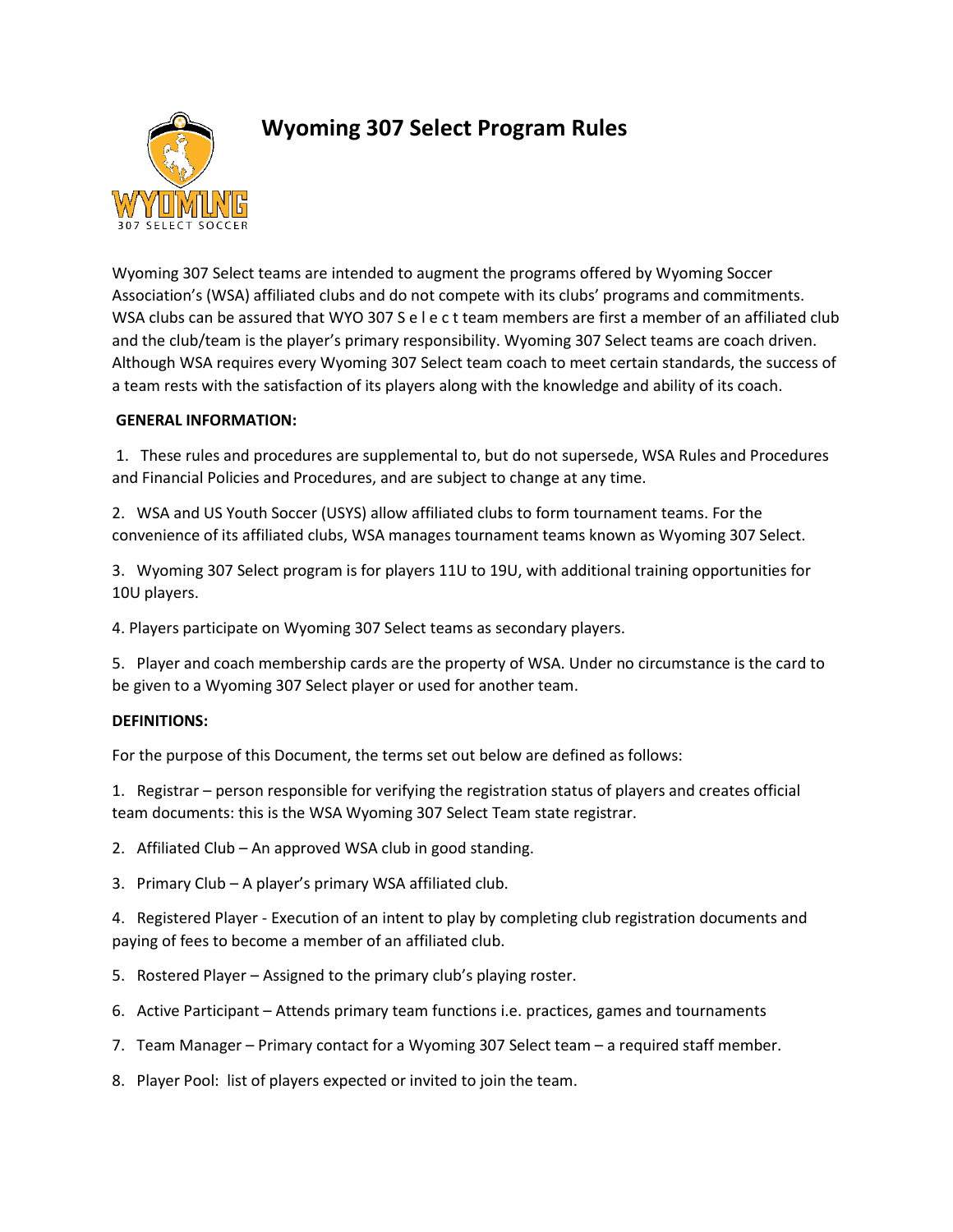9. Event Roster: list of pool players, including their jersey number, expected to attend an event. Unless the tournament rules state otherwise, no more than 18 are allowed. A team player pool can be broken into two teams. If applicable, this needs to be made clear when submitting event rosters.

10. Team Staff: approved team coaching staff and manager.

#### **TEAM SET UP:**

1. Because of the personal/identifying information in the account, only approved staff are authorized to access the team account.

2. All players must register for the Wyoming 307 Select player pool using the WSA approved registration software. To be accepted into the pool, players must:

a) Be registered with WSA (see Players below) - the registrar will verify registration prior to accepting into Wyoming 307 Select player pool – can take up to 1 week.

b) Once accepted into player pool, a player can register for a Wyoming 307 Select team event

c) Players' true age must be 11U to 19U. Players should also be encouraged to play their "true age" if a team is available.

3. Jersey numbers are added to the roster by registrar. Please send numbers in an email with player roster for each event. Jersey numbers default to the primary team account and change anytime the player account is updated.

4. The registrar creates and signs membership cards, which will be mailed to the team's manager. Rosters and medical releases will be created and mailed or emailed to team managers. Rosters will also be available in the team account once the program administrator has generated them added and can be printed from the team account. Only one set of cards will be distributed per season.

5. No fewer than 30 days before the team's first event of a season, the expected list of players (player pool) must be submitted to the registrar in alphabetical order by last name, with true first name.

6. Team staff must notify the registrar when new players are added to the player pool.

7. In the event there is more than one Wyoming 307 team at a given age, a player will remain with their originally registered team for the seasonal year.

8. ODP Team and player selection will be conducted by the assigned ODP Head Coach. Rosters and tournament entry will be handled directly by the WSA ODP Administrative staff.

#### **COACHES AND MANAGERS:**

New coaches to the program will be expected to apply for a coaching position by submitting an online coach application form, which is hosted on the WSA website.

Approved coaches and managers are to register directly with Wyoming 307 Select.

Team managers must not be related to the team coach.

Prospective Wyoming Select 307 team coaches do not have to be affiliated with a WSA club, and all coaches and managers must submit with their team application the following: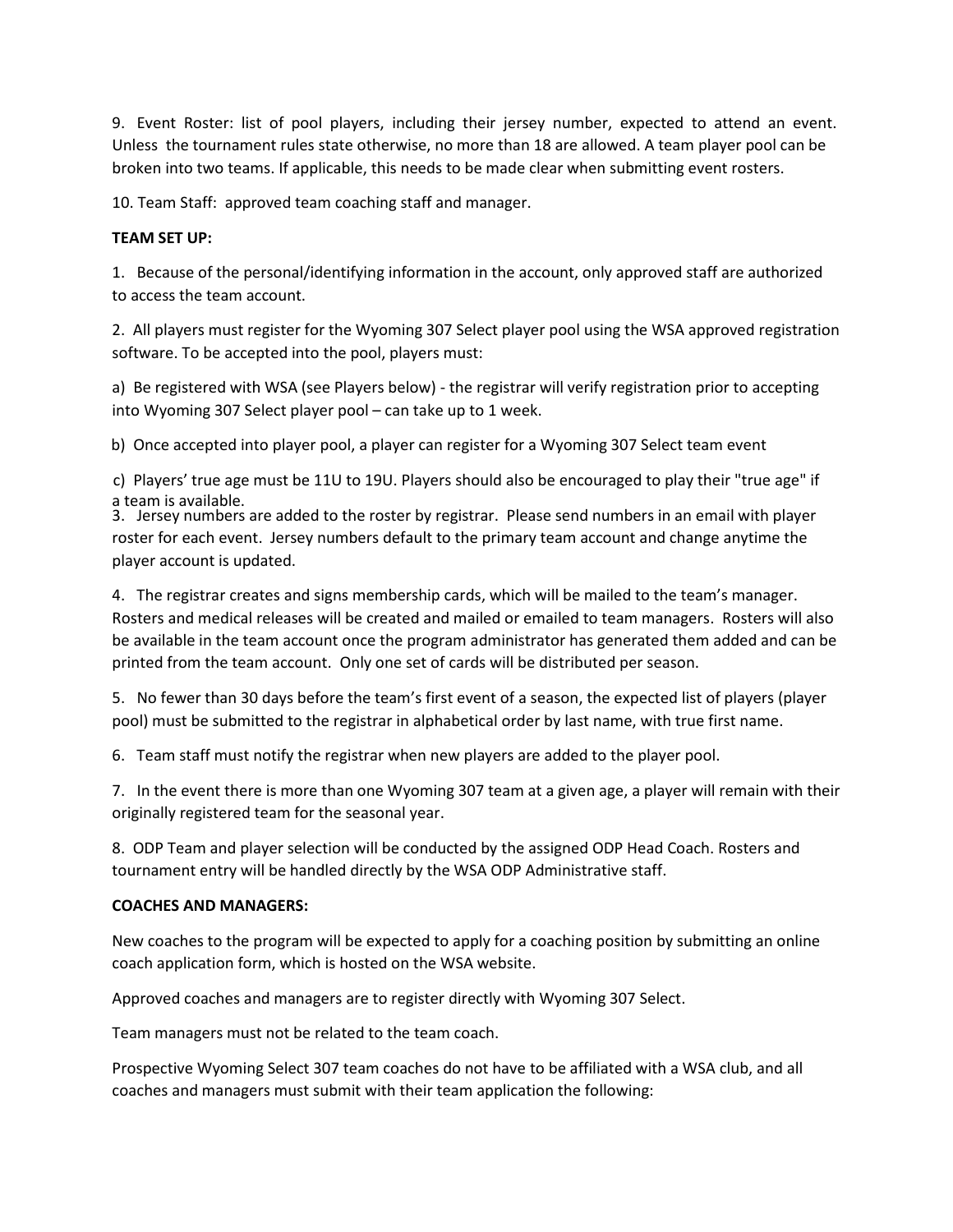- A disclosure statement, authorization for and passing a background check.
- CDC Head's Up Concussion Training
- SafeSport Training (starting August 1, 2019)
- A current photo (head & shoulder) must be uploaded into each coach GotSoccer profile.
- A Wyoming 307 Select team coach's information sheet and current photo (head & shoulder) must be provided for all coaching staff.
- Prospective ODP Staff will be interviewed and appointed at the discretion of the WSA Technical Director.
- ODP Staff coaches will hold a minimum of a USSF B License and/or the United Soccer Coaches Premier License.

#### **PLAYERS:**

1. All players will be registered as a competitive player, and in good standing with a WSA affiliated club and remain in good standing with said club to continue to be eligible for the Wyoming 307 Select team. NO EXCEPTIONS!

2. 11U – 19U players in grades 2-12 are required to be rostered and playing with their primary club team as an active participant given an age and gender appropriate team is available. If no team is available, a player must still meet #1 above.

3. To continue to be considered for Wyoming 307 Select Team selection, players must attend a minimum of three training events per soccer year (August 1 – July 31) – which can include the tryouts to be held each summer.

4. To be considered for selection into the Wyoming 307 Select Program, all new and existing players must tryout prior to the beginning of the soccer year at tryouts to be held annually between June and August.

5. Upon selection into the WYO 307 Select Soccer Program, players must sign and adhere to a the WYO 307 Select Soccer Program – Player Code of Conduct.

6. ODP Team Selection is a separate process to Wyoming 307 Select team selection and will be announced in October of each soccer year. Players will be selected by the ODP Head Coach of an age group in conjunction with the WSA Technical Director.

# **ATTENDING EVENTS:**

1. The team staff is responsible for registering the team for tournaments, paying fees and expenses and submitting the notification or permission to travel, per WSA rules and procedures.

2. Wyoming 307 Select teams can only attend US Soccer sanctioned tournaments held outside of Wyoming and whose rules do not expressly prohibit this team type, which is a tournament select team. Teams ages 11U+ should expect to attend 3 - 6 events per seasonal year, as defined i[n WSA Rules &](https://usys-assets.ae-admin.com/assets/961/15/18.19%20WSA%20RULES.PROCEDURES_01191.PDF) [Procedures.](https://usys-assets.ae-admin.com/assets/961/15/18.19%20WSA%20RULES.PROCEDURES_01191.PDF)

3. Players must register to attend every tournament via a state provided registration link. The team manager will email an event request to the state registrar no less than 14 days before team check in. WSA will create an online registration link and email it to team staff to distribute to players. Online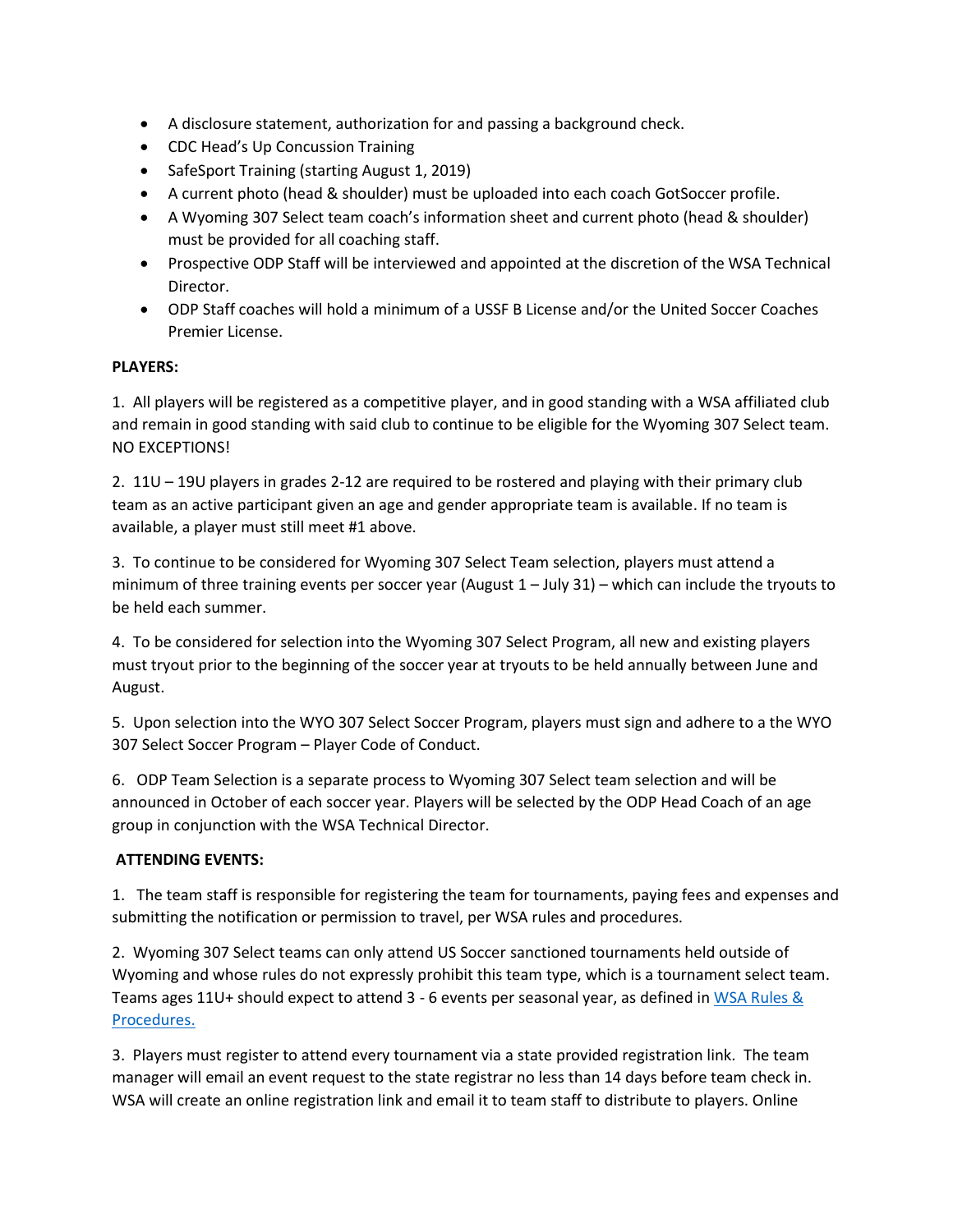payment can only be accepted by credit card or voucher. Registration links can be used until the day of the event, and any unpaid fees after that date are the responsibility of the team staff to collect, which must be deposited into the team account.

4. An event roster must be emailed to the state registrar no fewer than 14 business days before team check in, in alphabetical order with the last name first.

5. Team staff must apply for travel permission per WSA travel rules.

6. Team staff are expected to report all player injuries, red cards and coaching/spectator ejections to the state office within 48 hours of event.

7. The following are the only staff allowed on the team sideline during games: Wyoming 307 Select team staff and WSA state staff.

8. Guest players ARE NOT allowed. NO EXCEPTIONS!

9. Players aged 15U+ may attend one (1) tournament with a Wyoming 307 Select Team during the season and utilize this opportunity as a tryout. Players must enroll in the "Tryouts" and pay the tryout fee and their designated portion of the team registration fee. If, following the tournament, the player is invited by the coach to join the respective Wyoming 307 Select Team, they must accept the invitation within one week of the invite, and may NOT participate with the team further within the season if they choose not to accept the invitation. They will be given this opportunity one time only. In subsequent seasons, the player may not utilize an "event tryout" and must tryout for the program during the scheduled tryout weekend(s).

10. ODP Events will be registered for by the WSA ODP Administrative staff. Registration costs for the ODP event will be covered directly by WSA. All other associated costs of attending, travel, accommodation etc. are the responsibility of the individual player and family.

# **UNIFORMS:**

1. Wyoming 307 Select Soccer Program uniforms are the responsibility of the team; colors are gold, white, grey, black and brown. NO EXCEPTIONS

2. Wyoming 307 Select Soccer Program uniforms are to be worn only by players who are on approved Wyoming 307 Select rosters and attending an event as a designated Wyoming 307 Select team.

3. The WSA/Wyoming 307 Select approved team logo is the only image that can be used for team identification and must be displayed on the front of the jersey.

4. No team sponsor logos or names on uniforms. Team sponsor logos or names are permitted on warm-ups or T-shirts.

5. The approved WSA logo can be used on the sleeve of Wyoming 307 Select uniforms.

6. The approved logo can be obtained from the state office and is only to be used by approved vendors.

7. Wyoming ODP Uniforms are to be held and maintained by WSA Staff, are only handed out to players at ODP sanctioned events and are to be returned at the conclusion of the event.